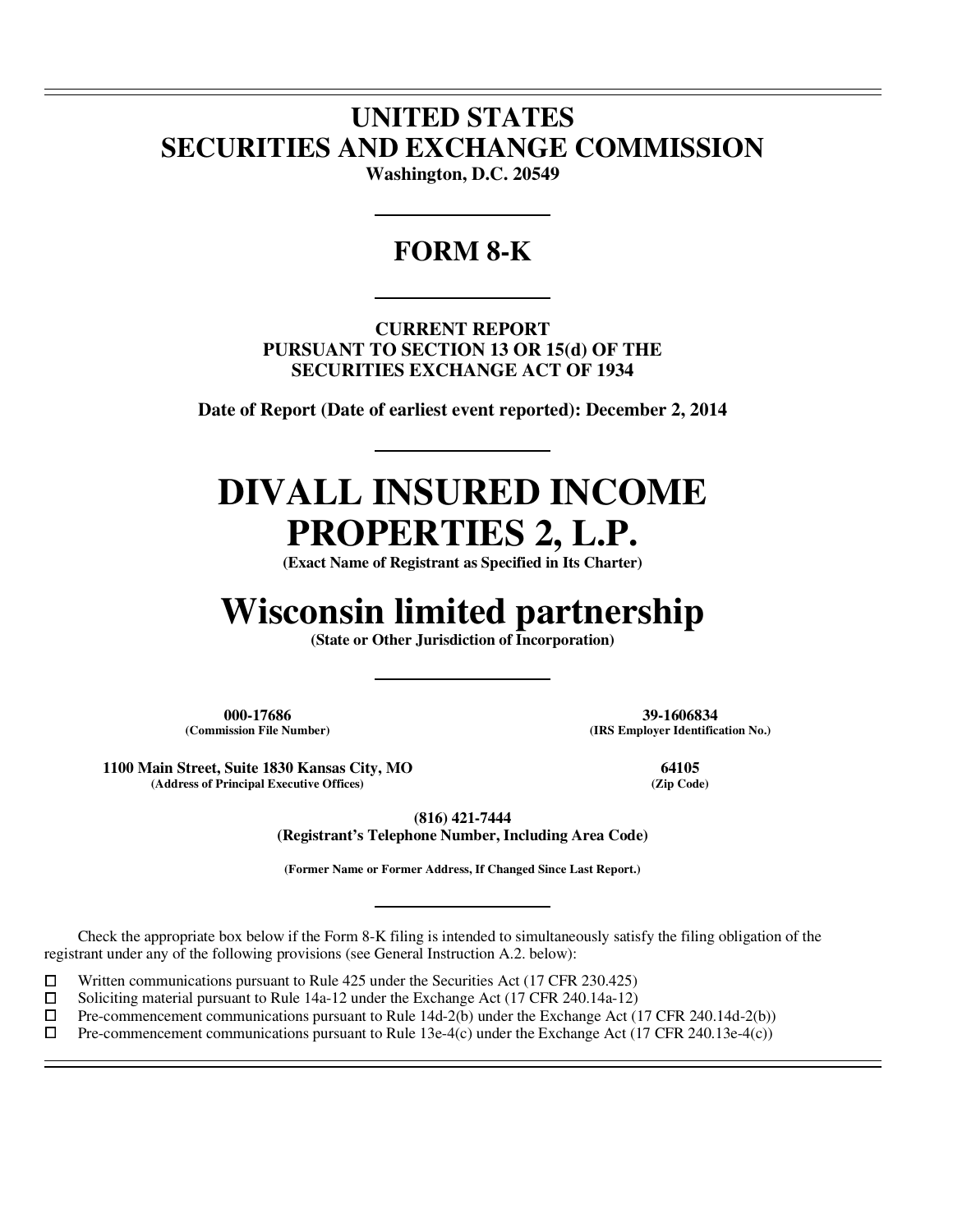#### **ITEM 4.01 CHANGES IN REGISTRANT'S CERTIFYING ACCOUNTANT.**

#### **Item 4.01(a) – Dismissal of Auditor**

On December 2, 2014, DiVall Insured Income Properties 2, L.P. ("DiVall") dismissed McGladrey LLP ("McGladrey") as DiVall's independent registered public accountants. The dismissal of McGladrey was authorized by the General Partner of DiVall on December 2, 2014.

During the fiscal years ended December 31, 2012 and December 31, 2013 and through McGladrey's dismissal on December 2, 2014, there were (i) no disagreements with McGladrey on any matter of accounting principles or practices, financial statement disclosure, or auditing scope or procedures, which disagreements, if not resolved to the satisfaction of McGladrey would have caused McGladrey to make reference to the subject matter of the disagreements in connection with its reports, and (ii) no events of the type listed in paragraphs (A) through (D) of Item  $304(a)(1)(v)$  of Regulation S-K.

We furnished McGladrey with a copy of this Form 8-K on December 2, 2014, providing McGladrey with the opportunity to furnish the Company with a letter addressed to the Securities and Exchange Commission stating whether it agrees with the statements made by DiVall herein, and, if not, stating the reason in which it does not agree. A copy of McGladrey's letter to the SEC is filed as Exhibit 16.1 to this Report.

#### **Item 4.01(b) – Engagement of Auditor**

On December 2, 2014, DiVall engaged L.L. Bradford & Company, LLC ("Bradford") as its new independent registered public accounting firm effective December 2, 2014. The appointment of Bradford was approved by the General Partner.

During the fiscal years ended December 31, 2012 and December 31, 2013, and through December 2, 2014, neither DiVall nor anyone on its behalf consulted with Bradford regarding either of the following: (i) the application of accounting principles to a specified transaction, either completed or proposed, or the type of audit opinion that might be rendered on DiVall's financial statements, or (ii) any matter that was the subject of a disagreement (as defined in paragraph (a)(1)(iv) of Item 304 of Regulation S-K) or a reportable event (as described in paragraph  $(a)(1)(v)$  of Item 304 of Regulation S-K).

#### **Item 9.01. Financial Statements and Exhibits.**

(d) Exhibits.

16.1 Letter from McGladrey LLP to the U.S. Securities and Exchange Commission dated December 5, 2014.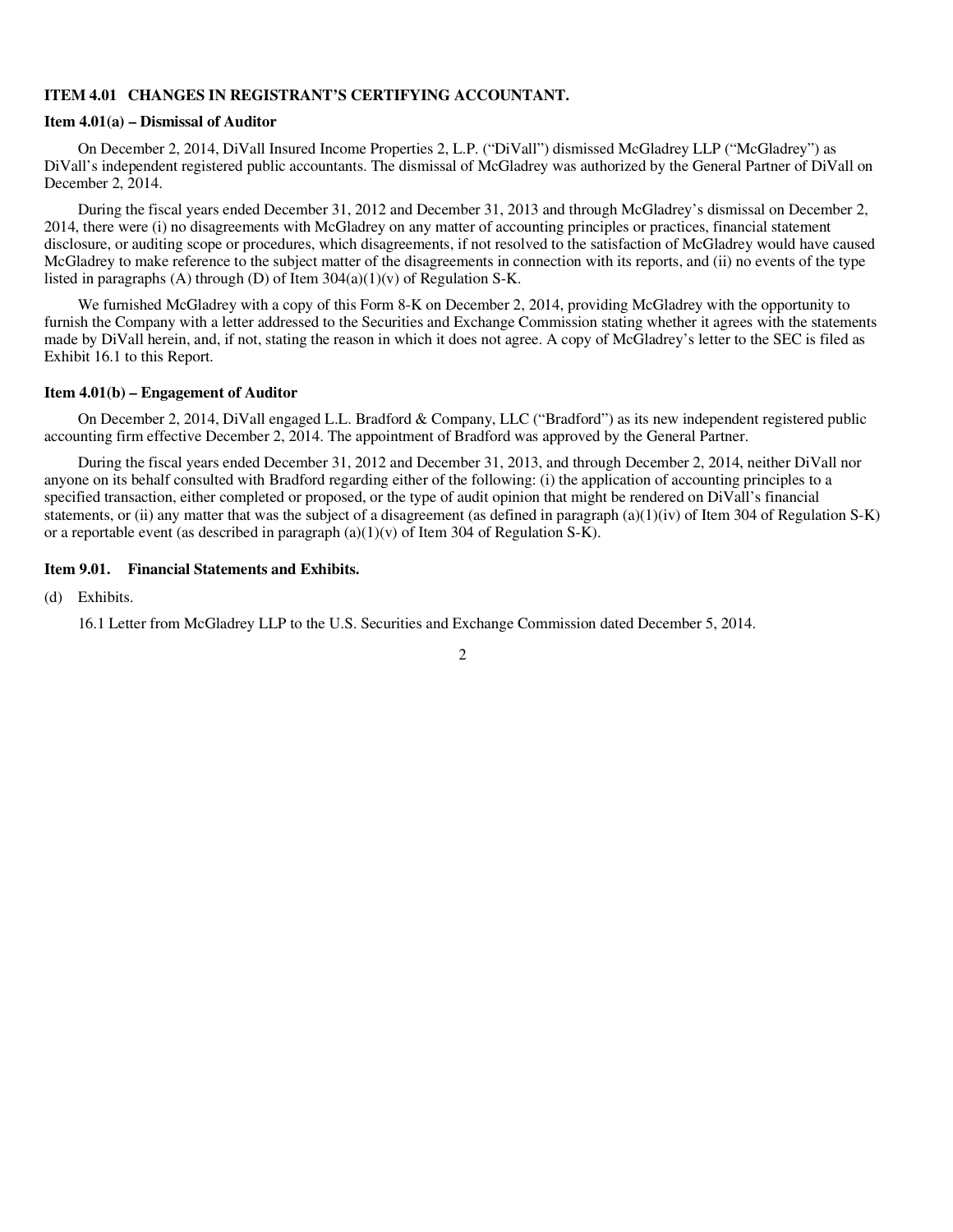#### SIGNATURES

Pursuant to the requirements of the Securities Exchange Act of 1934, the registrant has duly caused this Report to be signed on its behalf by the undersigned hereunto duly authorized.

Dated: December 5, 2014

### DIVALL INSURED INCOME PROPERTIES 2, L.P.

By: The Provo Group, Inc., General Partner

By: /s/ Bruce A. Provo

Bruce A. Provo (President, Chief Executive Officer, Chief Financial Officer and Chairman of The Provo Group, Inc.)

3